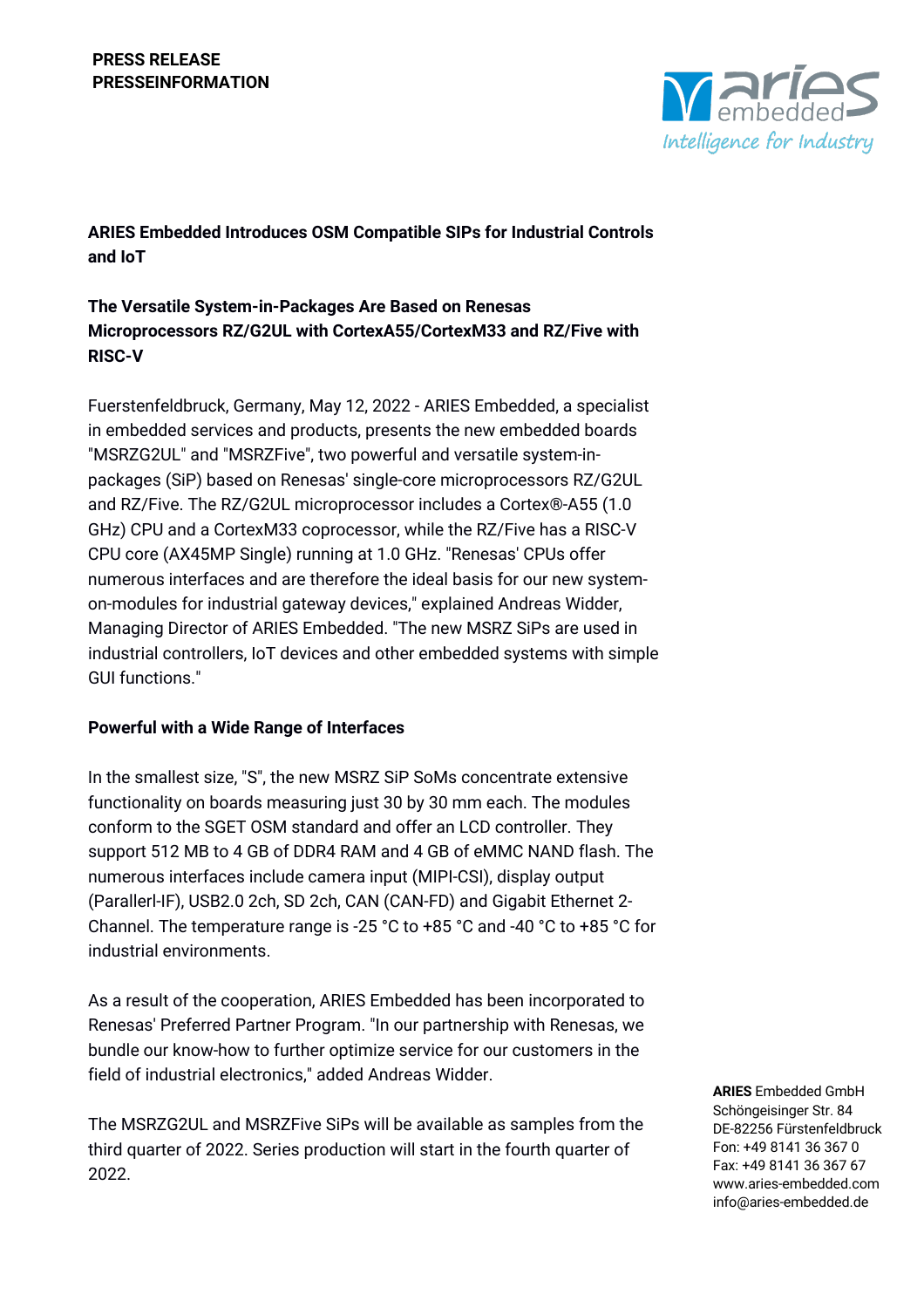

ARIES Embedded will present the new system-in-packages "MSRZG2UL" and "MSRZFive" publicly for the first time at Embedded World, stand 108 in hall 5 in Nuremberg, Germany, from June 21 to 23, 2022.

Words: 332

## **More information:**

MSZRG2UL: https://www.aries-embedded.com/system-onmodule/cpu/rzg2ul-renesas-cortexa55-msrzg2ul-osm-dual-ethernet-can MSZRFive: https://www.aries-embedded.com/system-onmodule/cpu/rzfive-renesas-riscv-msrfive-osm-dual-ethernet-can

Keywords: Aries Embedded, Embedded System, FPGA, MSRZG2UL, MSZRFive, Renesas, System-in-Package, System-on-Module, Industrial, RZ/G2UL, RZ/Five, Risc-V, Gateway, IoT

### **Images**



Image 1: MSRZ system-in-packages from ARIES Embedded with Renesas RZ/G2UL or RZ/Five for industrial use

Copyright: ARIES Embedded GmbH Download: https://www.ahlendorf-news.com/media/news/images/ariesembedded-msrzg2ul-mzsrfive-renesas-sip-H.jpg



Image 2: Andreas Widder is Managing Director of ARIES Embedded GmbH

Copyright: ARIES Embedded GmbH Download: http://www.ahlendorf-news.com/media/news/images/ariesembedded-Andreas-Widder-H.jpg

> **ARIES** Embedded GmbH Schöngeisinger Str. 84 DE-82256 Fürstenfeldbruck Fon: +49 8141 36 367 0 Fax: +49 8141 36 367 67 www.aries-embedded.com info@aries-embedded.de